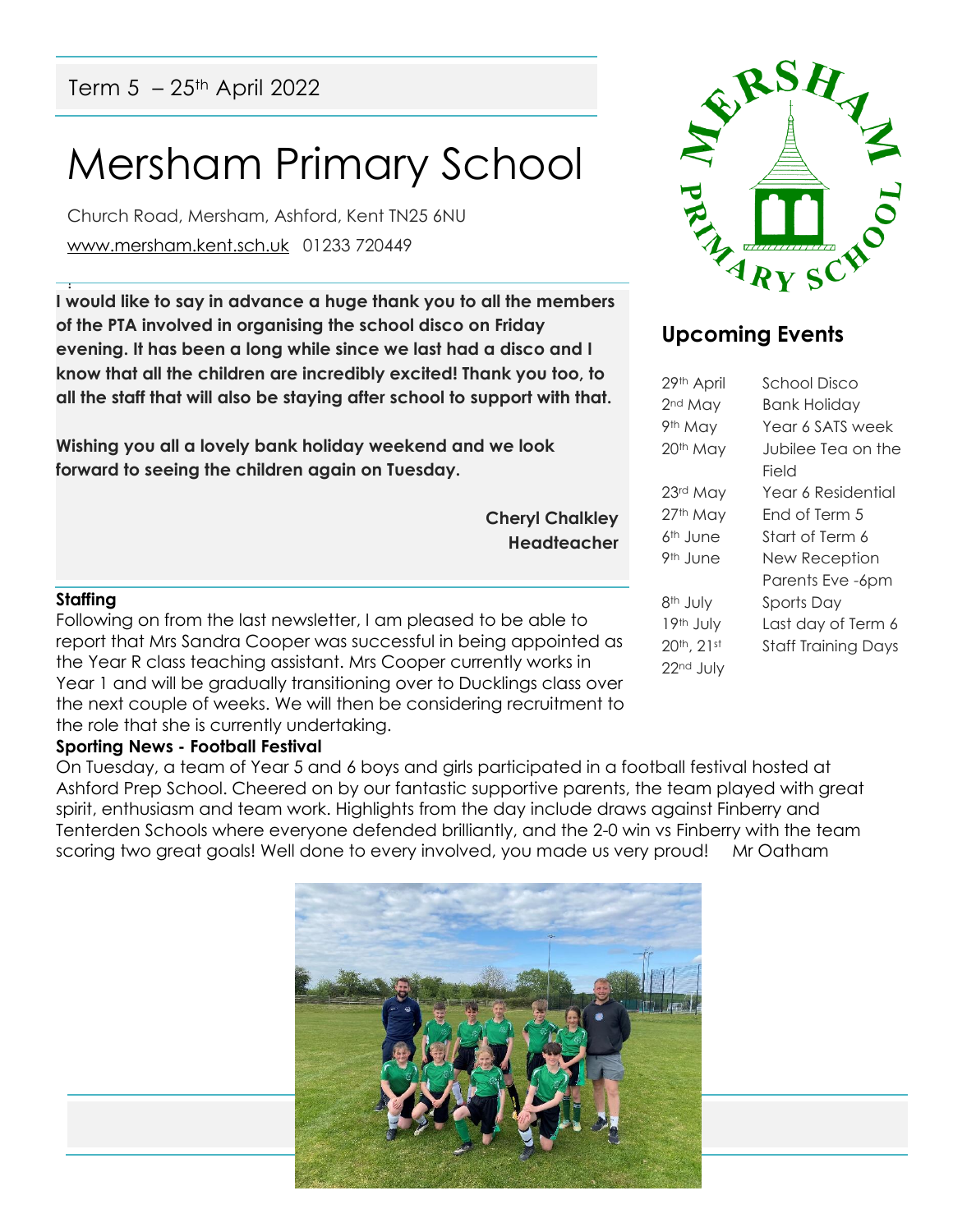## **School Disco – Friday 29th May**

Please see attached flyer from the PTA

## **PE Kit**

Whilst our Covid restrictions were in place, we have perhaps been a little bit more relaxed than we were with regard to what children are wearing for PE and this is now something we need to reinstate. On PE days, where children need to come into school in their PE kit, please can you ensure that your child is wearing black shorts or tracksuit bottoms along with their house coloured t-shirt. For colder days, they can also wear a school jumper of fleece – this should not be any other coloured jumper, fleece or hoodie from home. In addition they will need suitable trainers or plimsolls. Thank you for your support.

### **Class Assemblies – Terms 5 and 6**

Please note that Parrot class assembly will be on a Friday not a Thursday due to transition activities happening that week. Please also note the change of date for Kingfisher Class Assembly due to the school trip.

| Thursday 19th May        |
|--------------------------|
| <b>Thursday 26th May</b> |
| Thursday 16th June       |
| Thursday 23rd June       |
| Friday 1st July          |
| Thursday 7th July        |
|                          |

### **Free Sessions at Willesborough Athletic Football Club**